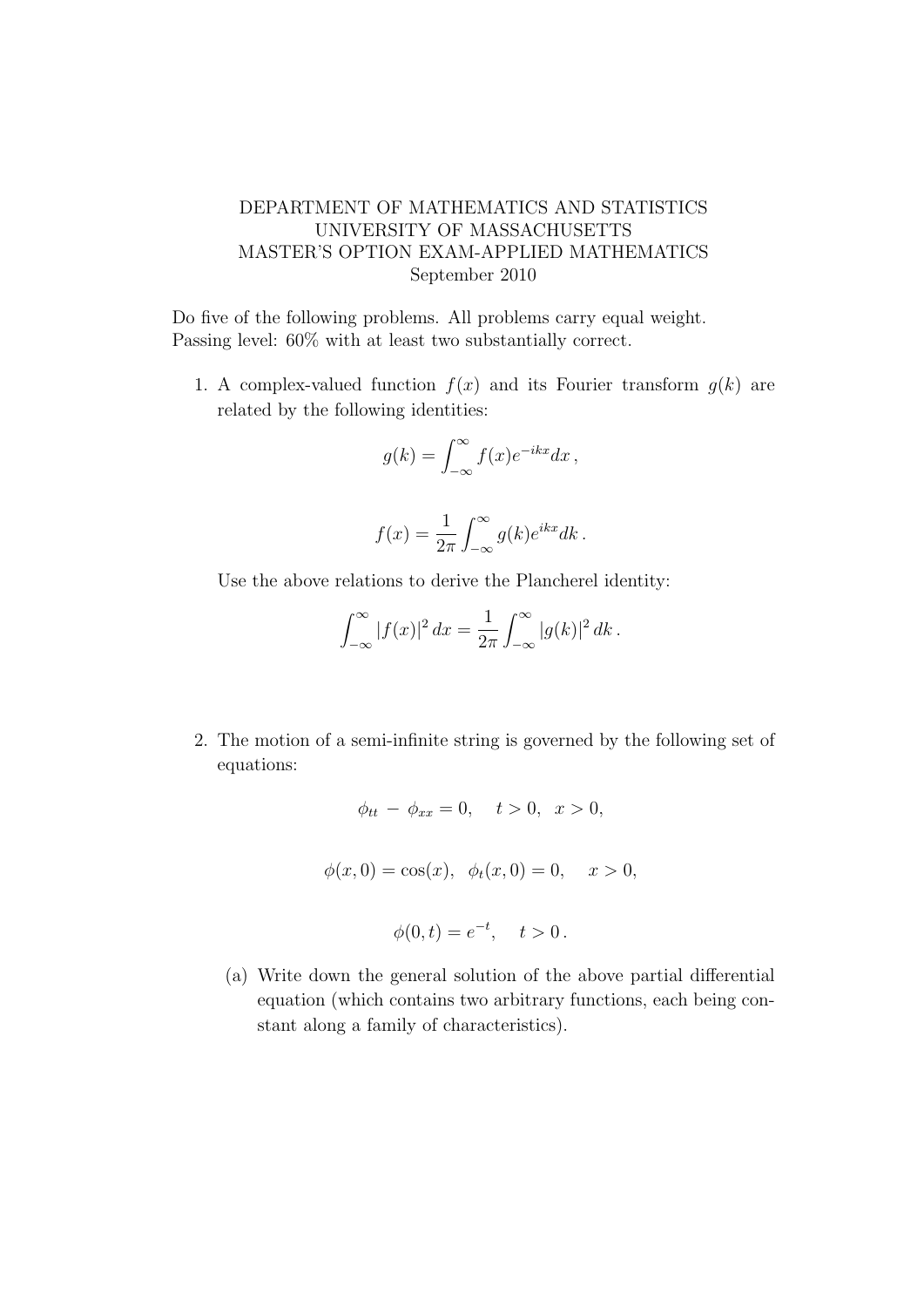- (b) Determine the solution of the above initial/boundary-value problem in the region  $x > t$ . Note that the solution that you construct will only be valid when the arguments of the two arbitrary functions are positive.]
- 3. Solve the linear, first-order partial differential equation

$$
u_t + (1+x)u_x = 0, \quad x > 0, \quad t > 0.
$$

with  $u(x, 0) = f(x)$  and  $u(0, t) = g(t)$ .

4. Determine the stability of the critical point 0 of the van der Pol equation

$$
\frac{d^2x}{dt^2} + \mu(x^2 - 1)\frac{dx}{dt} + x = 0,
$$

for all values of the real parameter  $\mu \in R$ .

5. Consider the Hamiltonian system with one degree of freedom:

$$
q' = \frac{\partial H}{\partial p}, \quad p' = -\frac{\partial H}{\partial q},
$$

for a given smooth function  $H = H(q, p)$ .

- (a) Show that a fixed/equilibrium point  $(\bar{q}, \bar{p})$  cannot be asymptotically stable.
- (b) Give an example of an  $H$  for which the system has both a stable and an unstable equilibrium point.